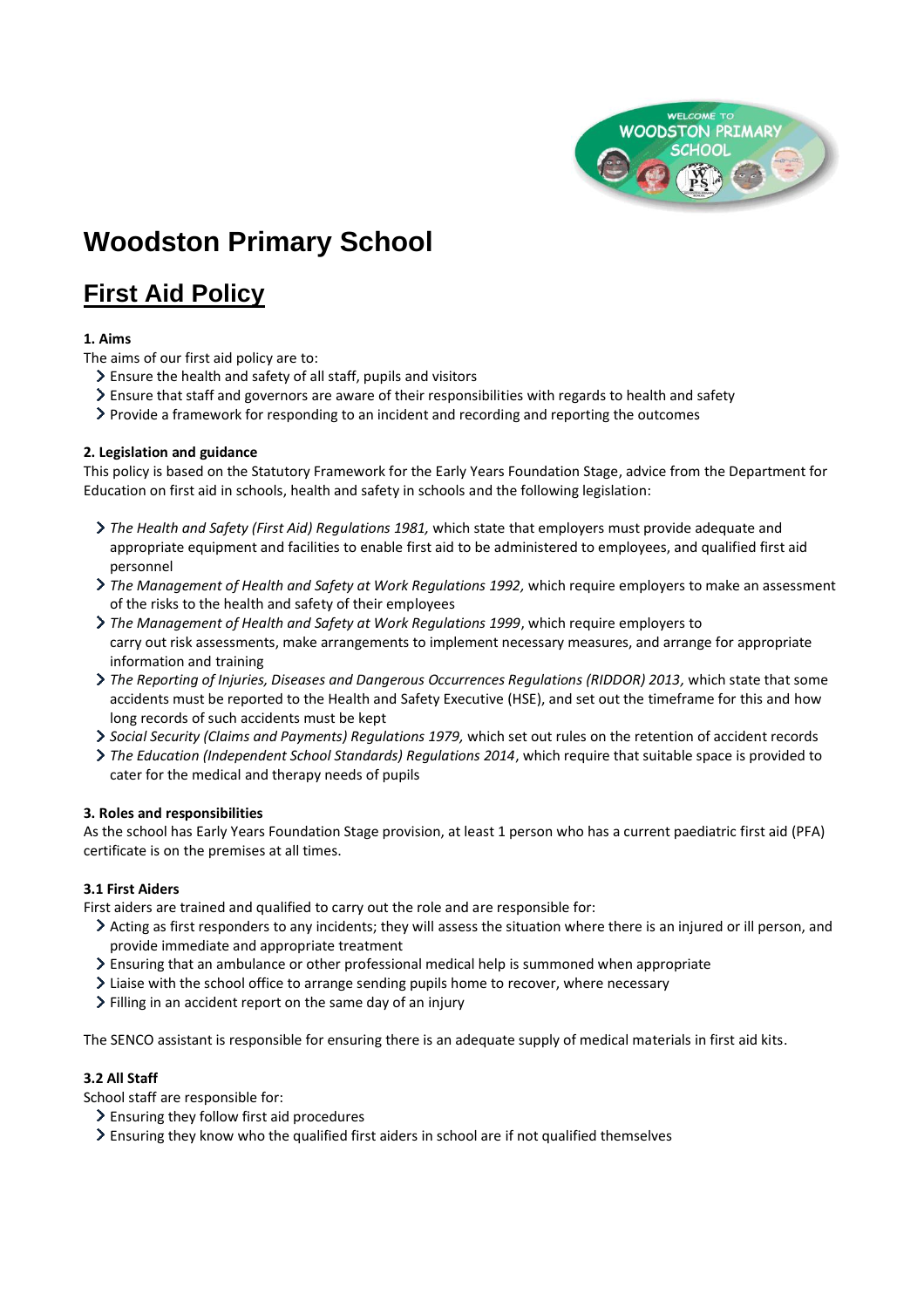Informing the Headteacher or Deputy Headteacher of any specific health conditions or first aid needs relating to themselves

## **3.3 The Headteacher**

The Headteacher is responsible for the implementation of this policy, including:

- Ensuring that an appropriate number of trained first aid personnel are present in the school at all times
- Ensuring that first aiders have an appropriate qualification, keep training up to date and they remain competent to perform their role
- Ensuring all staff are aware of first aid procedures
- Ensuring appropriate risk assessments are completed and appropriate measures are put in place
- Undertaking, or ensuring that staff undertake, risk assessments, as appropriate, and that appropriate measures are put in place to mitigate risks
- Ensuring that adequate space is available for catering to the medical needs of pupils
- > Reporting specified incidents to the HSE when necessary

# **3.4 The governing board**

The governing board has ultimate responsibility for health and safety matters in the school, but delegates operational matters and day-to-day tasks to the Headteacher and staff members.

## **4. First aid procedures**

#### **4.1 In-school procedures**

In the event of an accident resulting in injury:

- The closest member of staff present will assess the seriousness of the injury and seek the assistance of a qualified first aider if appropriate, if they are not themselves a first aider
- The first aider will assess the injury and decide if further assistance is needed from a second first aider in school or the emergency services. They will remain with the person until this assistance arrives
- The first aider will also decide whether the injured person should be moved or placed in a recovery position
- If the first aider judges that a pupil is too unwell to remain in school, they will request the school office contact parents/carers and be asked to collect their child. Upon their arrival, the first aider will recommend next steps to the parents/carers or they will pass on these recommendations to a member of office staff to tell parents/carers
- If emergency services are called, the first aider will ask a member of office staff to contact parents/carers immediately
- The first aider will complete an accident report form on the same day of an incident resulting in an injury and note the treatment provided.

# **4.2 Off-site proced**u**res**

When taking pupils off the school premises, staff will ensure they always have the following:

- > A mobile phone
- > A portable first aid kit
- Class based medical bag (with any allergy medication and inhalers required for the pupils on the trip)

Risk assessments will be completed by the class teacher prior to any educational visit that necessitates taking pupils off school premises, which will be checked by the designated member of SLT.

For trips involving Reception pupils there will always be at least one first aider with a current paediatric first aid (PFA) certificate on school trips and visits, as required by the statutory framework for the Early Years Foundation Stage. In all other year groups there will always be at least one first aider on trips and visits.

#### **5. First aid equipment**

First aid kits are stored in:

- If  $\epsilon$  Key Stage 1 corridor (cupboard at start of corridor)
- > Key Stage 2 corridor (white drawer unit by sofas)
- > The school kitchens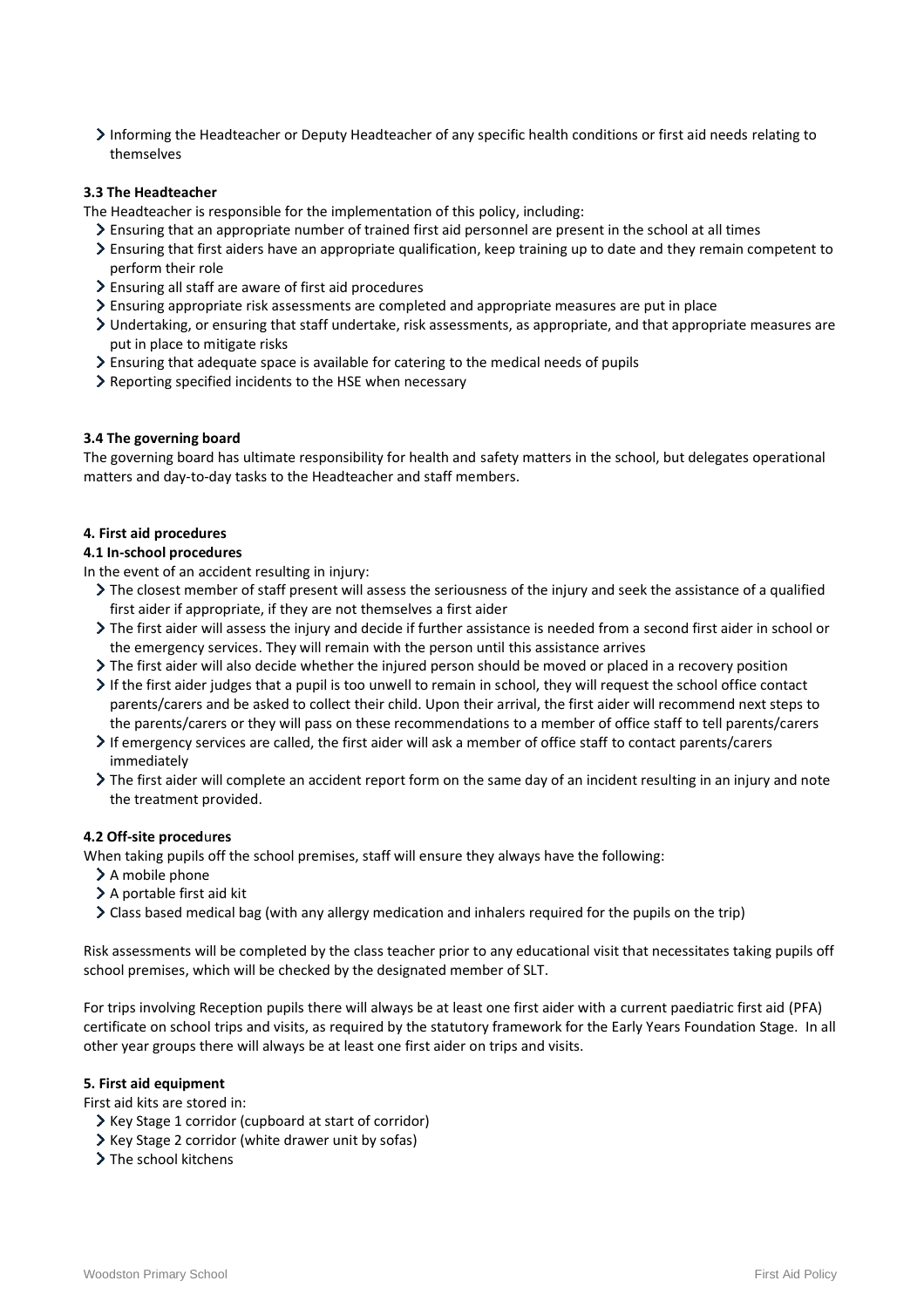- Some items are also available in 'bum bags' held in each class
- Further supplies are held in the stock cupboard by the DHT office
- $\sum$  No medication is kept in first aid kits

# **6. Record-keeping and reporting**

# **6.1 First aid and accident record book**

- An accident form will be completed by the first aider on the same day of an incident resulting in an injury
- As much detail as possible should be supplied when reporting an accident,
- A copy of the form will be shared with parents/carers at the end of the day,
- A copy of the accident report form will also be added to the 'red file' at the two first aid stations, these are then archived (by date) in secure cupboard by the SENCO assistant.
- Records will be retained by the school for a minimum of 3 years, in accordance with regulation 25 of the Social Security (Claims and Payments) Regulations 1979, and then securely disposed of

# **6.2 Reporting to the HSE**

The Office Manager (Sharon Davey) will keep a record of any accident which results in a reportable injury, disease, or dangerous occurrence as defined in the RIDDOR 2013 legislation (regulations 4, 5, 6 and 7).

The Office Manager (Sharon Davey) will report these to the Health and Safety Executive as soon as is reasonably practicable and in any event within 10 days of the incident.

Reportable injuries, diseases or dangerous occurrences include:

- > Death
- > Specified injuries, which are:
	- Fractures, other than to fingers, thumbs and toes
	- Amputations
	- Any injury likely to lead to permanent loss of sight or reduction in sight
	- Any crush injury to the head or torso causing damage to the brain or internal organs
	- Serious burns (including scalding)
	- Any scalding requiring hospital treatment
	- Any loss of consciousness caused by head injury or asphyxia
	- Any other injury arising from working in an enclosed space which leads to hypothermia or heat-induced illness, or requires resuscitation or admittance to hospital for more than 24 hours
- Injuries where an employee is away from work or unable to perform their normal work duties for more than 7 consecutive days (not including the day of the incident)
- Where an accident leads to someone being taken to hospital
- Near-miss events that do not result in an injury, but could have done.

# **6.3 Notifying parents/carers**

When a pupil remains in school the first aider will pass on to the class teacher the copy of the accident form so they can inform parents/carers of any injury sustained by a pupil, plus the any first aid treatment given. This will be done on the same day.

# **6.4 Reporting to Ofsted and child protection agencies**

The Office Manager (Sharon Davey) will notify Ofsted of any serious accident, illness or injury to, or death of, a pupil while in the school's care. This will happen as soon as is reasonably practicable, and no later than 14 days after the incident.

The Office Manager (Sharon Davey) will also notify the Local Authority of any serious accident or injury to, or the death of, a pupil while in the school's care.

# **7. Training**

All school staff are able to undertake first aid training if they would like to.

All first aiders must have completed a training course, and must hold a valid certificate of competence to show this. The school will keep a register of all trained first aiders, what training they have received and when this is valid until. Where possible, the first aid course will be the certificated full Paediatric First Aid (PFA) course.

# **9. Links with other policies**